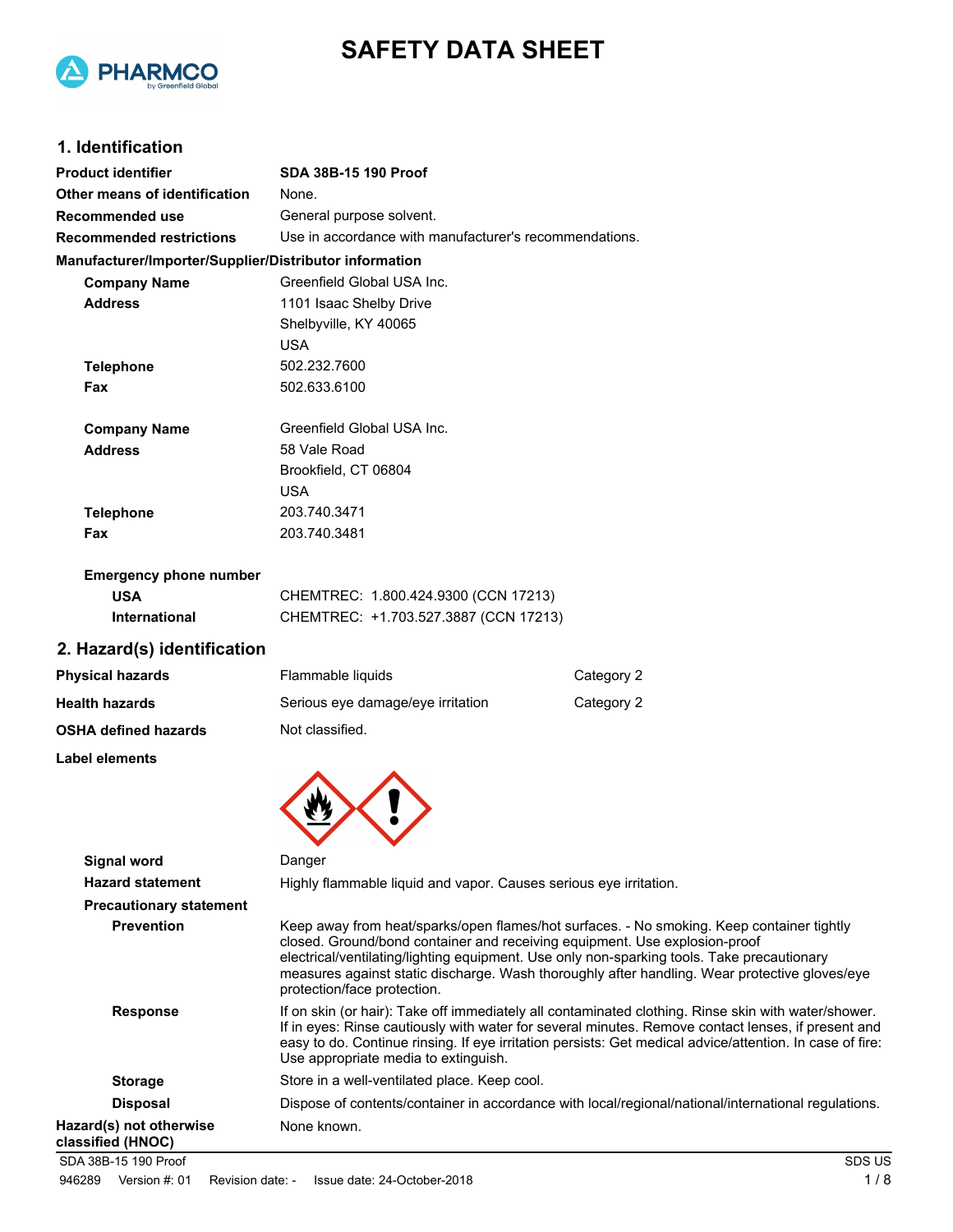## **3. Composition/information on ingredients**

| <b>Mixtures</b>                                                              |                                                                                                                                                                                                                                                                                                                      |                   |                 |
|------------------------------------------------------------------------------|----------------------------------------------------------------------------------------------------------------------------------------------------------------------------------------------------------------------------------------------------------------------------------------------------------------------|-------------------|-----------------|
| <b>Chemical name</b>                                                         |                                                                                                                                                                                                                                                                                                                      | <b>CAS number</b> | $\%$            |
| Ethyl alcohol                                                                |                                                                                                                                                                                                                                                                                                                      | 64-17-5           | $91.08 - 98.51$ |
| Methyl salicylate                                                            |                                                                                                                                                                                                                                                                                                                      | 119-36-8          | $1.45 - 1.49$   |
| Water                                                                        |                                                                                                                                                                                                                                                                                                                      | 7732-18-5         | $0.00 - 7.47$   |
| <b>Composition comments</b>                                                  | All concentrations are in percent by weight unless otherwise indicated.                                                                                                                                                                                                                                              |                   |                 |
| 4. First-aid measures                                                        |                                                                                                                                                                                                                                                                                                                      |                   |                 |
| <b>Inhalation</b>                                                            | Move to fresh air. Call a physician if symptoms develop or persist.                                                                                                                                                                                                                                                  |                   |                 |
| <b>Skin contact</b>                                                          | Take off immediately all contaminated clothing. Rinse skin with water/shower. Get medical<br>attention if irritation develops and persists.                                                                                                                                                                          |                   |                 |
| Eye contact                                                                  | Immediately flush eyes with plenty of water for at least 15 minutes. Remove contact lenses, if<br>present and easy to do. Continue rinsing. Get medical attention if irritation develops and persists.                                                                                                               |                   |                 |
| Ingestion                                                                    | Rinse mouth. Get medical attention if symptoms occur.                                                                                                                                                                                                                                                                |                   |                 |
| <b>Most important</b><br>symptoms/effects, acute and<br>delayed              | Headache. Severe eye irritation. Symptoms may include stinging, tearing, redness, swelling, and<br>blurred vision. Coughing.                                                                                                                                                                                         |                   |                 |
| Indication of immediate<br>medical attention and special<br>treatment needed | Provide general supportive measures and treat symptomatically. Thermal burns: Flush with water<br>immediately. While flushing, remove clothes which do not adhere to affected area. Call an<br>ambulance. Continue flushing during transport to hospital. Keep victim under observation.<br>Symptoms may be delayed. |                   |                 |
| <b>General information</b>                                                   | Take off all contaminated clothing immediately. Ensure that medical personnel are aware of the<br>material(s) involved, and take precautions to protect themselves. Wash contaminated clothing<br>before reuse. Show this safety data sheet to the doctor in attendance.                                             |                   |                 |
| 5. Fire-fighting measures                                                    |                                                                                                                                                                                                                                                                                                                      |                   |                 |
| Suitable extinguishing media                                                 | Water fog. Alcohol resistant foam. Dry chemical powder. Carbon dioxide (CO2).                                                                                                                                                                                                                                        |                   |                 |
| Unsuitable extinguishing<br>media                                            | Do not use water jet as an extinguisher, as this will spread the fire.                                                                                                                                                                                                                                               |                   |                 |
| Specific hazards arising from<br>the chemical                                | Vapors may form explosive mixtures with air. Vapors may travel considerable distance to a source<br>of ignition and flash back. During fire, gases hazardous to health may be formed. Combustion<br>products may include: carbon oxides.                                                                             |                   |                 |
| Special protective equipment<br>and precautions for firefighters             | Self-contained breathing apparatus and full protective clothing must be worn in case of fire.                                                                                                                                                                                                                        |                   |                 |
| <b>Fire fighting</b><br>equipment/instructions                               | In case of fire and/or explosion do not breathe fumes. Move containers from fire area if you can do<br>so without risk. Use water spray to keep fire-exposed containers cool.                                                                                                                                        |                   |                 |
| <b>Specific methods</b><br><b>General fire hazards</b>                       | Use standard firefighting procedures and consider the hazards of other involved materials.<br>Highly flammable liquid and vapor.                                                                                                                                                                                     |                   |                 |
|                                                                              |                                                                                                                                                                                                                                                                                                                      |                   |                 |

### **6. Accidental release measures**

**Personal precautions, protective equipment and emergency procedures**

Keep unnecessary personnel away. Keep people away from and upwind of spill/leak. Eliminate all ignition sources (no smoking, flares, sparks, or flames in immediate area). Wear appropriate protective equipment and clothing during clean-up. Do not touch damaged containers or spilled material unless wearing appropriate protective clothing. Ventilate closed spaces before entering them. Local authorities should be advised if significant spillages cannot be contained. For personal protection, see section 8 of the SDS.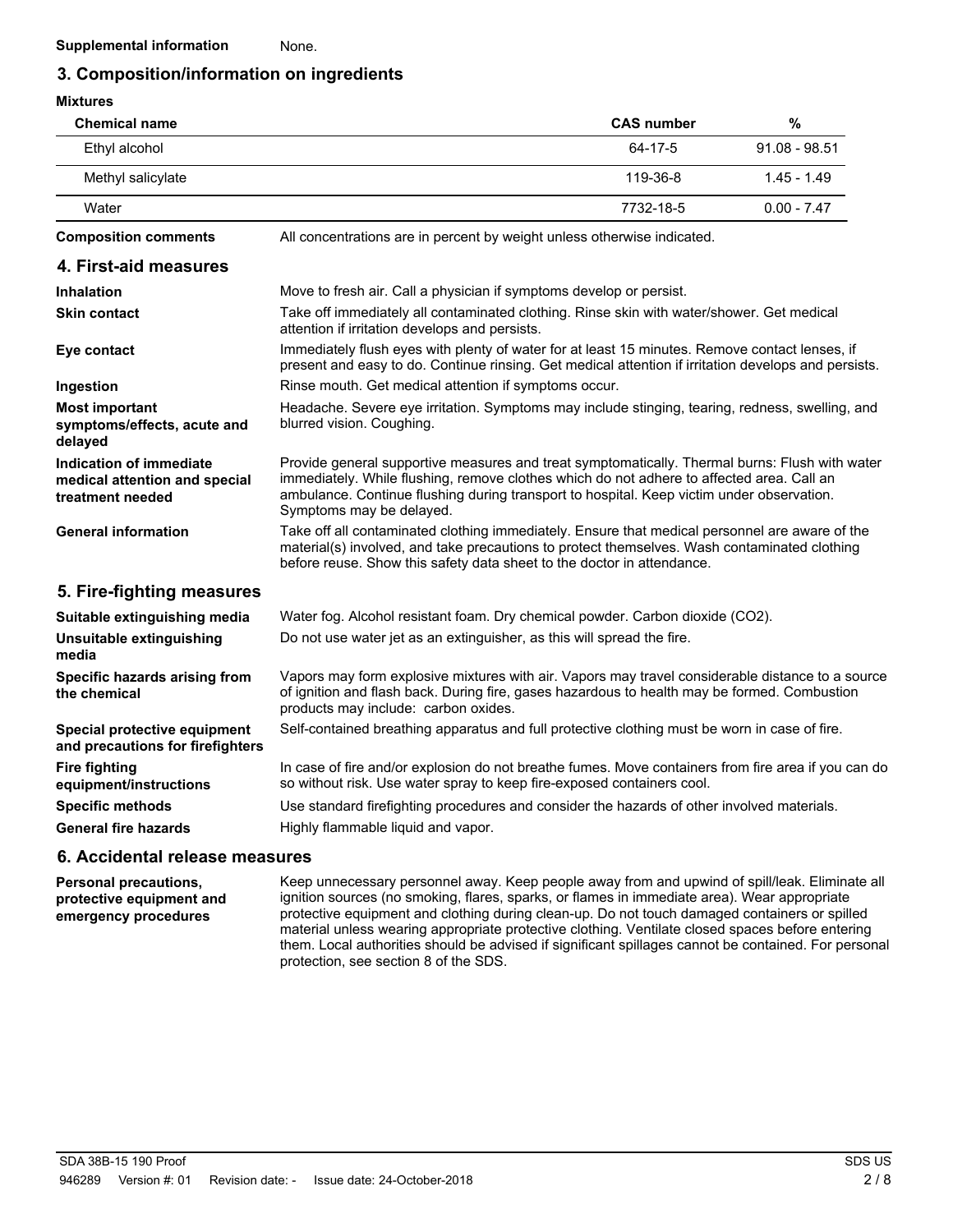| Methods and materials for<br>containment and cleaning up        | Eliminate all ignition sources (no smoking, flares, sparks, or flames in immediate area). Keep<br>combustibles (wood, paper, oil, etc.) away from spilled material. Take precautionary measures<br>against static discharge. Use only non-sparking tools. The product is completely soluble in water.                                                                                                                                                                                                                                                    |
|-----------------------------------------------------------------|----------------------------------------------------------------------------------------------------------------------------------------------------------------------------------------------------------------------------------------------------------------------------------------------------------------------------------------------------------------------------------------------------------------------------------------------------------------------------------------------------------------------------------------------------------|
|                                                                 | Large Spills: Stop the flow of material, if this is without risk. Dike the spilled material, where this is<br>possible. Use a non-combustible material like vermiculite, sand or earth to soak up the product<br>and place into a container for later disposal. Following product recovery, flush area with water.                                                                                                                                                                                                                                       |
|                                                                 | Small Spills: Absorb with earth, sand or other non-combustible material and transfer to containers<br>for later disposal. Wipe up with absorbent material (e.g. cloth, fleece). Clean surface thoroughly to<br>remove residual contamination.                                                                                                                                                                                                                                                                                                            |
| <b>Environmental precautions</b>                                | Never return spills to original containers for re-use. For waste disposal, see section 13 of the SDS.<br>Avoid discharge into drains, water courses or onto the ground.                                                                                                                                                                                                                                                                                                                                                                                  |
| 7. Handling and storage                                         |                                                                                                                                                                                                                                                                                                                                                                                                                                                                                                                                                          |
| <b>Precautions for safe handling</b>                            | Do not handle, store or open near an open flame, sources of heat or sources of ignition. Protect<br>material from direct sunlight. When using do not smoke. Explosion-proof general and local exhaust<br>ventilation. Take precautionary measures against static discharges. All equipment used when<br>handling the product must be grounded. Use non-sparking tools and explosion-proof equipment.<br>Avoid contact with eyes. Avoid prolonged exposure. Wear appropriate personal protective<br>equipment. Observe good industrial hygiene practices. |
| Conditions for safe storage,<br>including any incompatibilities | Keep away from heat, sparks and open flame. Prevent electrostatic charge build-up by using<br>common bonding and grounding techniques. Store in a cool, dry place out of direct sunlight. Store<br>in tightly closed container. Store in a well-ventilated place. Keep in an area equipped with<br>sprinklers. Store away from incompatible materials (see Section 10 of the SDS).                                                                                                                                                                       |
|                                                                 | .                                                                                                                                                                                                                                                                                                                                                                                                                                                                                                                                                        |

# **8. Exposure controls/personal protection**

| <b>Occupational exposure limits</b>         |                                                                                  |                                                                                                                                                                                                                                                                                                                                                                                                         |
|---------------------------------------------|----------------------------------------------------------------------------------|---------------------------------------------------------------------------------------------------------------------------------------------------------------------------------------------------------------------------------------------------------------------------------------------------------------------------------------------------------------------------------------------------------|
| <b>Components</b>                           | US. OSHA Table Z-1 Limits for Air Contaminants (29 CFR 1910.1000)<br><b>Type</b> | <b>Value</b>                                                                                                                                                                                                                                                                                                                                                                                            |
| Ethyl alcohol (CAS 64-17-5)                 | PEL                                                                              | 1900 mg/m3                                                                                                                                                                                                                                                                                                                                                                                              |
|                                             |                                                                                  | 1000 ppm                                                                                                                                                                                                                                                                                                                                                                                                |
| US. ACGIH Threshold Limit Values            |                                                                                  |                                                                                                                                                                                                                                                                                                                                                                                                         |
| <b>Components</b>                           | <b>Type</b>                                                                      | Value                                                                                                                                                                                                                                                                                                                                                                                                   |
| Ethyl alcohol (CAS 64-17-5)                 | <b>STEL</b>                                                                      | 1000 ppm                                                                                                                                                                                                                                                                                                                                                                                                |
| US. NIOSH: Pocket Guide to Chemical Hazards |                                                                                  |                                                                                                                                                                                                                                                                                                                                                                                                         |
| <b>Components</b>                           | <b>Type</b>                                                                      | <b>Value</b>                                                                                                                                                                                                                                                                                                                                                                                            |
| Ethyl alcohol (CAS 64-17-5)                 | <b>TWA</b>                                                                       | 1900 mg/m3                                                                                                                                                                                                                                                                                                                                                                                              |
|                                             |                                                                                  | 1000 ppm                                                                                                                                                                                                                                                                                                                                                                                                |
| <b>Biological limit values</b>              | No biological exposure limits noted for the ingredient(s).                       |                                                                                                                                                                                                                                                                                                                                                                                                         |
| Appropriate engineering<br>controls         | acceptable level. Provide eyewash station and safety shower.                     | Explosion-proof general and local exhaust ventilation. Good general ventilation should be used.<br>Ventilation rates should be matched to conditions. If applicable, use process enclosures, local<br>exhaust ventilation, or other engineering controls to maintain airborne levels below recommended<br>exposure limits. If exposure limits have not been established, maintain airborne levels to an |
|                                             | Individual protection measures, such as personal protective equipment            |                                                                                                                                                                                                                                                                                                                                                                                                         |
| <b>Eye/face protection</b>                  | Chemical goggles are recommended.                                                |                                                                                                                                                                                                                                                                                                                                                                                                         |
| <b>Skin protection</b>                      |                                                                                  |                                                                                                                                                                                                                                                                                                                                                                                                         |
| <b>Hand protection</b>                      |                                                                                  | Wear appropriate chemical resistant gloves. Suitable gloves can be recommended by the glove<br>supplier. Be aware that the liquid may penetrate the gloves. Frequent change is advisable.                                                                                                                                                                                                               |
| <b>Skin protection</b>                      |                                                                                  |                                                                                                                                                                                                                                                                                                                                                                                                         |
| <b>Other</b>                                | Wear appropriate chemical resistant clothing.                                    |                                                                                                                                                                                                                                                                                                                                                                                                         |
| <b>Respiratory protection</b>               | organic vapor cartridge.                                                         | If engineering controls do not maintain airborne concentrations below recommended exposure<br>limits (where applicable) or to an acceptable level (in countries where exposure limits have not<br>been established), an approved respirator must be worn. Respirator type: Chemical respirator with                                                                                                     |
| <b>Thermal hazards</b>                      | Wear appropriate thermal protective clothing, when necessary.                    |                                                                                                                                                                                                                                                                                                                                                                                                         |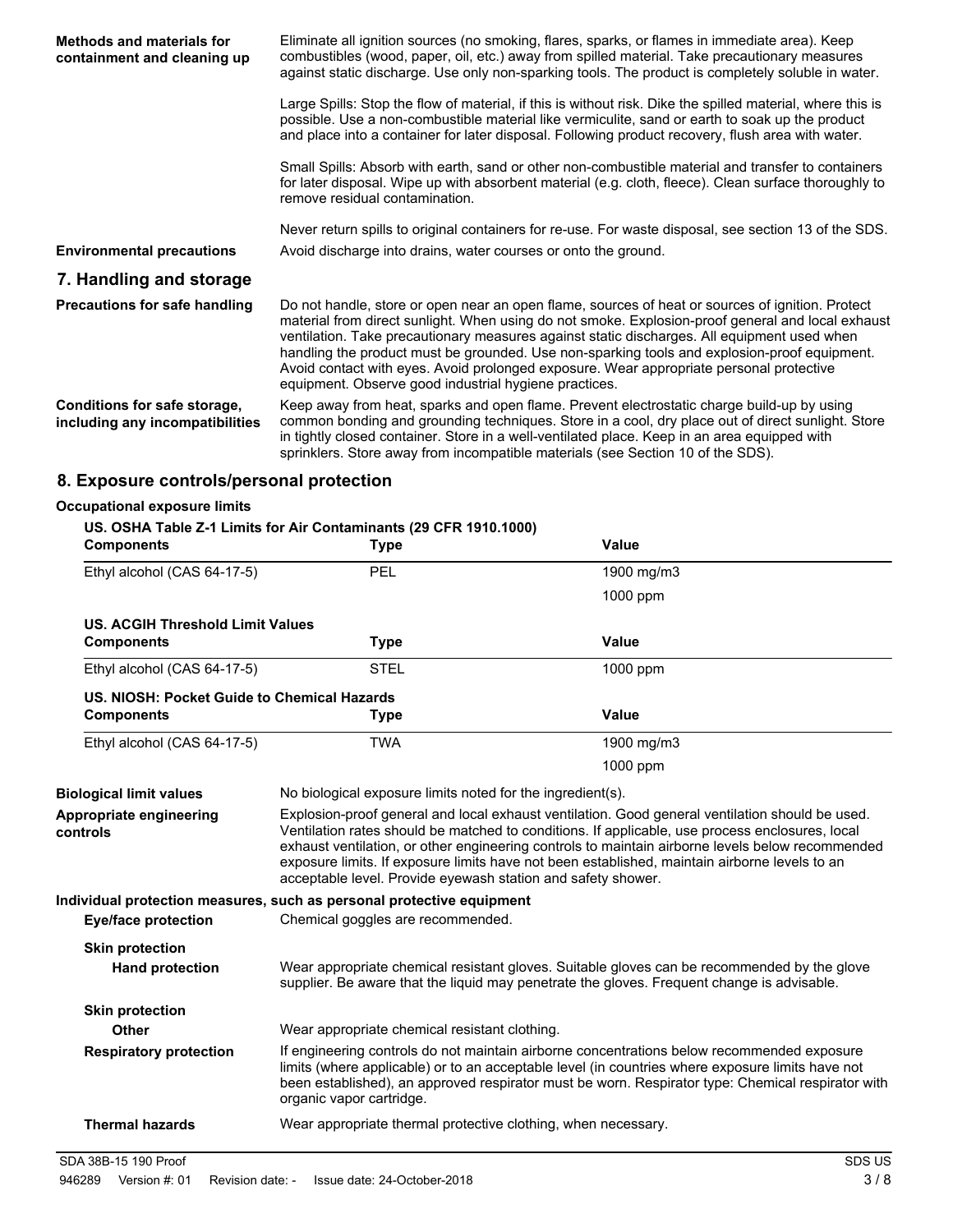When using do not smoke. Always observe good personal hygiene measures, such as washing after handling the material and before eating, drinking, and/or smoking. Routinely wash work clothing and protective equipment to remove contaminants.

### **9. Physical and chemical properties**

| <b>Appearance</b>                                 |                                                                                                                                                                          |
|---------------------------------------------------|--------------------------------------------------------------------------------------------------------------------------------------------------------------------------|
| <b>Physical state</b>                             | Liquid.                                                                                                                                                                  |
| Form                                              | Liquid.                                                                                                                                                                  |
| Color                                             | Clear liquid; invisible vapor.                                                                                                                                           |
| Odor                                              | Characteristic.                                                                                                                                                          |
| <b>Odor threshold</b>                             | Not available.                                                                                                                                                           |
| pH                                                | Not available.                                                                                                                                                           |
| Melting point/freezing point                      | -173.2 °F (-114 °C)                                                                                                                                                      |
| Initial boiling point and boiling<br>range        | 172.9 °F (78.3 °C) at 760 mm Hg                                                                                                                                          |
| <b>Flash point</b>                                | 57.2 - 62.6 °F (14.0 - 17.0 °C) Closed Cup                                                                                                                               |
| <b>Evaporation rate</b>                           | 3.3 (butyl acetate = $1$ )                                                                                                                                               |
| Flammability (solid, gas)                         | Not applicable.                                                                                                                                                          |
| Upper/lower flammability or explosive limits      |                                                                                                                                                                          |
| <b>Flammability limit - lower</b><br>(%)          | 3.3 % v/v (for 100% ethyl alcohol)                                                                                                                                       |
| <b>Flammability limit - upper</b><br>(%)          | 19 % v/v (for 100% ethyl alcohol)                                                                                                                                        |
| Vapor pressure                                    | 44.6 mm Hg (68 °F (20 °C))                                                                                                                                               |
| Vapor density                                     | 1.6 (air = 1)                                                                                                                                                            |
| <b>Relative density</b>                           | 6.62 lb/gal (60 °F (15.56 °C))                                                                                                                                           |
| Solubility(ies)                                   |                                                                                                                                                                          |
| <b>Solubility (water)</b>                         | Completely soluble.                                                                                                                                                      |
| <b>Partition coefficient</b><br>(n-octanol/water) | Not available.                                                                                                                                                           |
| <b>Auto-ignition temperature</b>                  | 685.4 °F (363 °C) (for 100% ethyl alcohol)                                                                                                                               |
| <b>Decomposition temperature</b>                  | Not available.                                                                                                                                                           |
| <b>Viscosity</b>                                  | Not available.                                                                                                                                                           |
| <b>Other information</b>                          |                                                                                                                                                                          |
| <b>Explosive properties</b>                       | Not explosive.                                                                                                                                                           |
| <b>Oxidizing properties</b>                       | Not oxidizing.                                                                                                                                                           |
| 10. Stability and reactivity                      |                                                                                                                                                                          |
| <b>Reactivity</b>                                 | The product is stable and non-reactive under normal conditions of use, storage and transport.                                                                            |
| <b>Chemical stability</b>                         | Material is stable under normal conditions.                                                                                                                              |
| <b>Possibility of hazardous</b><br>reactions      | No dangerous reaction known under conditions of normal use.                                                                                                              |
| <b>Conditions to avoid</b>                        | Keep away from heat, hot surfaces, sparks, open flames and other ignition sources. Avoid<br>temperatures exceeding the flash point. Contact with incompatible materials. |
| Incompatible materials                            | Strong oxidizing agents.                                                                                                                                                 |
| <b>Hazardous decomposition</b><br>products        | No hazardous decomposition products are known.                                                                                                                           |

### **11. Toxicological information**

#### **Information on likely routes of exposure**

| <b>Inhalation</b>   | Prolonged inhalation may be harmful.   |
|---------------------|----------------------------------------|
| <b>Skin contact</b> | Causes mild skin irritation.           |
| Eye contact         | Causes serious eye irritation.         |
| <b>Ingestion</b>    | Expected to be a low ingestion hazard. |

SDA 38B-15 190 Proof SDS US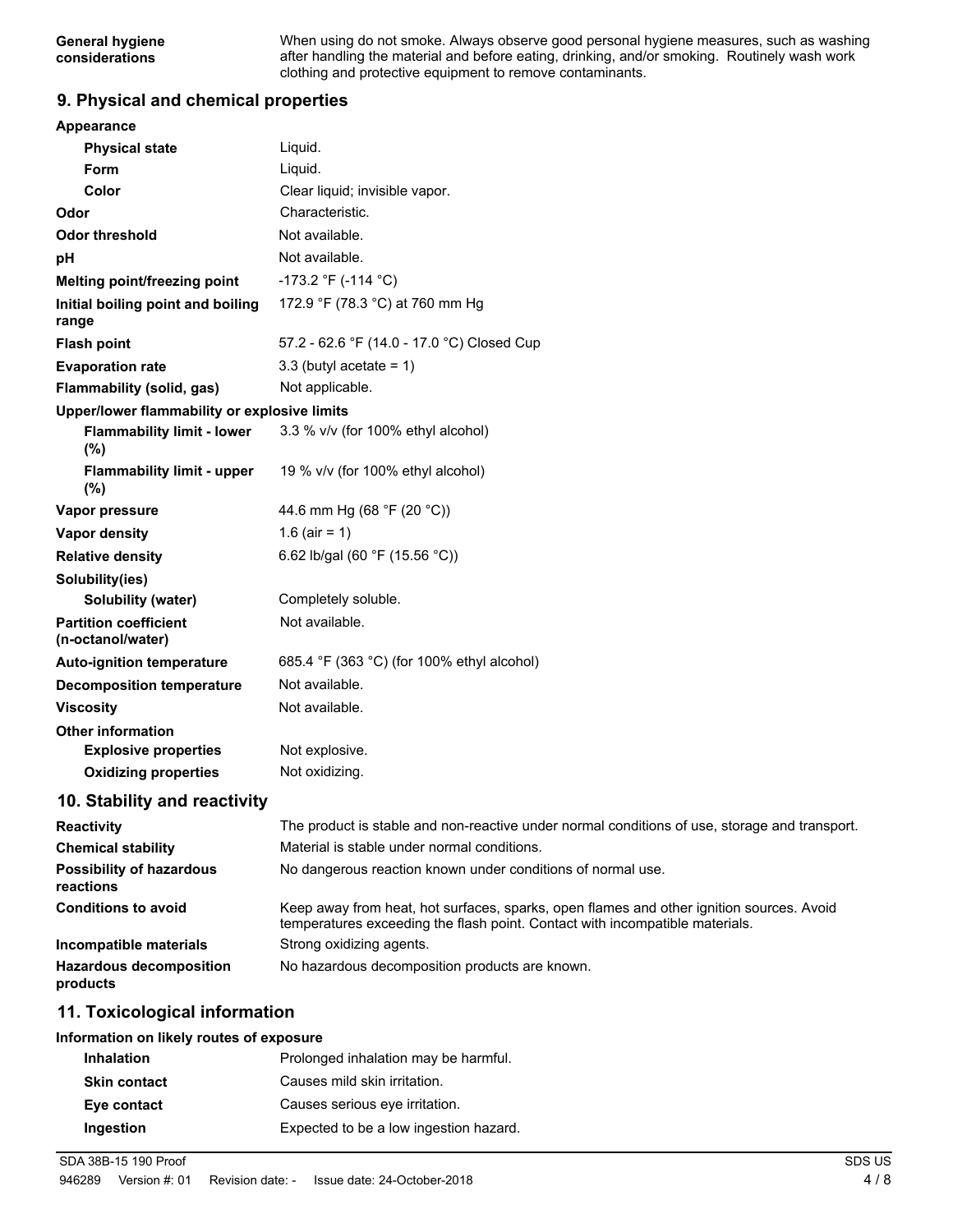Headache. Severe eye irritation. Symptoms may include stinging, tearing, redness, swelling, and blurred vision. Coughing.

#### **Information on toxicological effects**

**Acute toxicity** Not expected to be acutely toxic.

| <b>Components</b>                                                     | <b>Species</b>                                                                                                      | <b>Test Results</b>     |
|-----------------------------------------------------------------------|---------------------------------------------------------------------------------------------------------------------|-------------------------|
| Ethyl alcohol (CAS 64-17-5)                                           |                                                                                                                     |                         |
| Acute                                                                 |                                                                                                                     |                         |
| <b>Inhalation</b>                                                     |                                                                                                                     |                         |
| Vapor                                                                 |                                                                                                                     |                         |
| LC50                                                                  | Rat                                                                                                                 | 117 - 125 mg/l, 4 Hours |
| Oral                                                                  |                                                                                                                     |                         |
| LD50                                                                  | Rat                                                                                                                 | 10470 mg/kg             |
| Methyl salicylate (CAS 119-36-8)                                      |                                                                                                                     |                         |
| Acute                                                                 |                                                                                                                     |                         |
| Oral                                                                  |                                                                                                                     |                         |
| LD50                                                                  | Rat                                                                                                                 | 887 mg/kg               |
| <b>Skin corrosion/irritation</b>                                      | Causes mild skin irritation.                                                                                        |                         |
| Serious eye damage/eye<br>irritation                                  | Causes serious eye irritation.                                                                                      |                         |
| Respiratory or skin sensitization                                     |                                                                                                                     |                         |
| <b>Respiratory sensitization</b>                                      | Not a respiratory sensitizer.                                                                                       |                         |
| <b>Skin sensitization</b>                                             | This product is not expected to cause skin sensitization.                                                           |                         |
| Germ cell mutagenicity                                                | No data available to indicate product or any components present at greater than 0.1% are<br>mutagenic or genotoxic. |                         |
| Carcinogenicity                                                       | Not classifiable as to carcinogenicity to humans.                                                                   |                         |
| IARC Monographs. Overall Evaluation of Carcinogenicity<br>Not listed. |                                                                                                                     |                         |
| <b>NTP Report on Carcinogens</b>                                      |                                                                                                                     |                         |
| Not listed.                                                           |                                                                                                                     |                         |
|                                                                       | OSHA Specifically Regulated Substances (29 CFR 1910.1001-1053)                                                      |                         |
| Not regulated.                                                        |                                                                                                                     |                         |
| <b>Reproductive toxicity</b>                                          | This product is not expected to cause reproductive or developmental effects.                                        |                         |
| Specific target organ toxicity -<br>single exposure                   | Not classified.                                                                                                     |                         |
| Specific target organ toxicity -<br>repeated exposure                 | Not classified.                                                                                                     |                         |
| <b>Aspiration hazard</b>                                              | Not an aspiration hazard.                                                                                           |                         |
| <b>Chronic effects</b>                                                | Prolonged inhalation may be harmful.                                                                                |                         |
| 19 Ecological information                                             |                                                                                                                     |                         |

### **12. Ecological information**

**Ecotoxicity**

The product is not classified as environmentally hazardous. However, this does not exclude the possibility that large or frequent spills can have a harmful or damaging effect on the environment.

| <b>Components</b>           |             | <b>Species</b>     | <b>Test Results</b>  |  |
|-----------------------------|-------------|--------------------|----------------------|--|
| Ethyl alcohol (CAS 64-17-5) |             |                    |                      |  |
| <b>Aquatic</b>              |             |                    |                      |  |
| Algae                       | EC10        | Freshwater algae   | 11.5 mg/l, 72 hours  |  |
|                             | <b>EC50</b> | Freshwater algae   | 275 mg/l, 72 hours   |  |
|                             |             | Marine water algae | 1900 mg/l            |  |
|                             | <b>NOEC</b> | Marine water algae | 1580 mg/l            |  |
| Fish                        | LC50        | Freshwater fish    | 11200 mg/l, 24 hours |  |
|                             | <b>NOEC</b> | Freshwater fish    | 250 mg/l             |  |
|                             |             |                    |                      |  |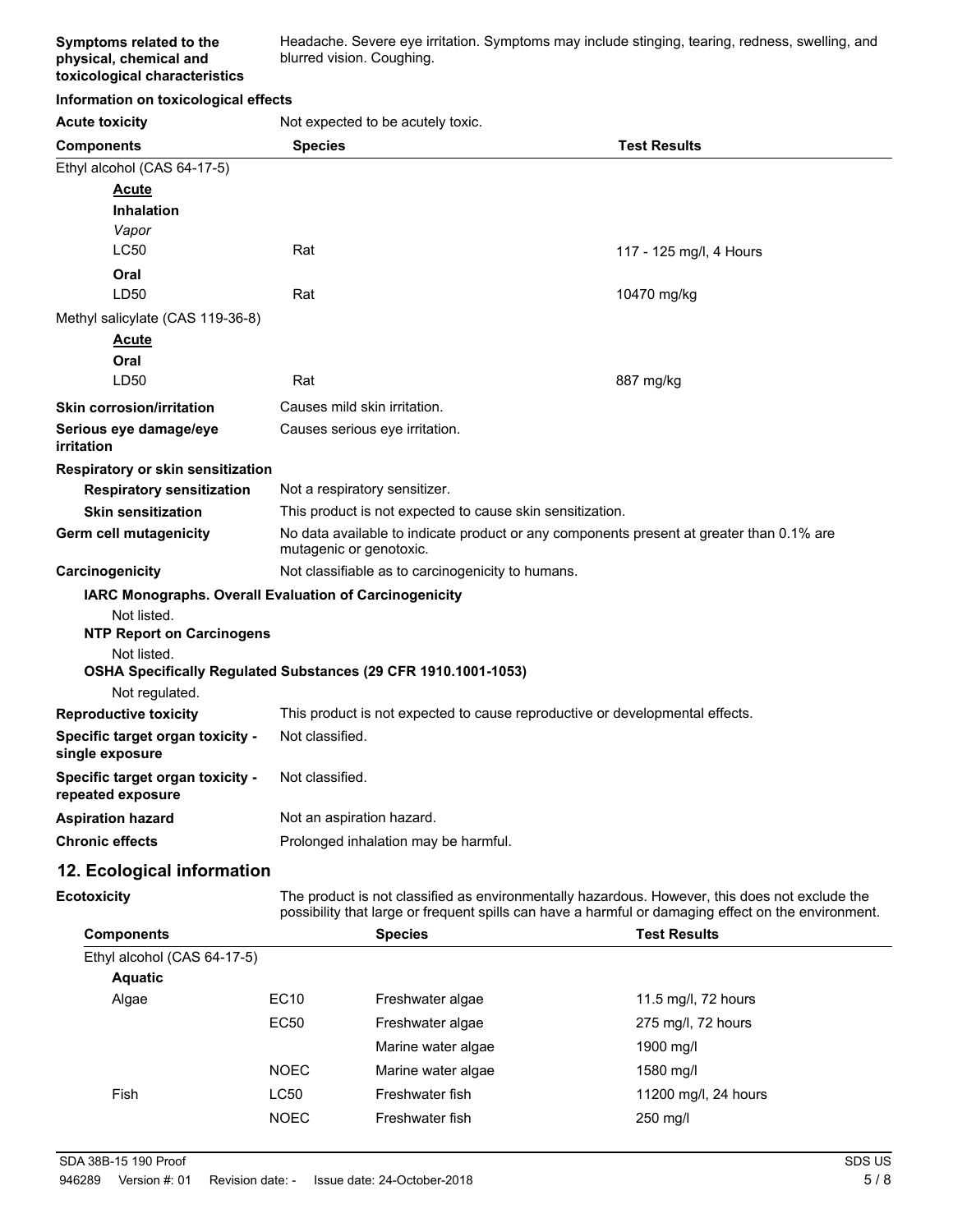| <b>Components</b>                                                                     |                                                                                                                                                                                            | <b>Species</b>                                                                                                                                                                                                                                                                                         | <b>Test Results</b> |
|---------------------------------------------------------------------------------------|--------------------------------------------------------------------------------------------------------------------------------------------------------------------------------------------|--------------------------------------------------------------------------------------------------------------------------------------------------------------------------------------------------------------------------------------------------------------------------------------------------------|---------------------|
| Invertebrate                                                                          | <b>EC50</b>                                                                                                                                                                                | Freshwater invertebrate                                                                                                                                                                                                                                                                                | 5012 mg/l, 48 hours |
|                                                                                       |                                                                                                                                                                                            | Marine water invertebrate                                                                                                                                                                                                                                                                              | 857 mg/l, 48 hours  |
|                                                                                       | <b>NOEC</b>                                                                                                                                                                                | Freshwater invertebrate                                                                                                                                                                                                                                                                                | 9.6 mg/l, 10 days   |
|                                                                                       |                                                                                                                                                                                            | Marine water invertebrate                                                                                                                                                                                                                                                                              | 79 mg/l, 96 hours   |
| Other                                                                                 | <b>EC50</b>                                                                                                                                                                                | Lemna minor                                                                                                                                                                                                                                                                                            | 4432 mg/l, 7 days   |
|                                                                                       | <b>NOEC</b>                                                                                                                                                                                | Lemna minor                                                                                                                                                                                                                                                                                            | 280 mg/l, 7 days    |
| <b>Other</b>                                                                          |                                                                                                                                                                                            |                                                                                                                                                                                                                                                                                                        |                     |
| Micro-organisms                                                                       | <b>LC50</b>                                                                                                                                                                                | Micro-organisms                                                                                                                                                                                                                                                                                        | 5800 mg/l, 4 hours  |
| <b>Terrestial</b>                                                                     |                                                                                                                                                                                            |                                                                                                                                                                                                                                                                                                        |                     |
| Plant                                                                                 | EC50                                                                                                                                                                                       | Terrestrial plant                                                                                                                                                                                                                                                                                      | 633 mg/kg dw        |
| Persistence and degradability                                                         |                                                                                                                                                                                            | No data is available on the degradability of this product.                                                                                                                                                                                                                                             |                     |
| <b>Bioaccumulative potential</b>                                                      |                                                                                                                                                                                            |                                                                                                                                                                                                                                                                                                        |                     |
| Partition coefficient n-octanol / water (log Kow)<br>Methyl salicylate (CAS 119-36-8) |                                                                                                                                                                                            | 2.55                                                                                                                                                                                                                                                                                                   |                     |
| Mobility in soil                                                                      |                                                                                                                                                                                            | The product is completely soluble in water.                                                                                                                                                                                                                                                            |                     |
| Other adverse effects                                                                 | No other adverse environmental effects (e.g. ozone depletion, photochemical ozone creation<br>potential, endocrine disruption, global warming potential) are expected from this component. |                                                                                                                                                                                                                                                                                                        |                     |
| 13. Disposal considerations                                                           |                                                                                                                                                                                            |                                                                                                                                                                                                                                                                                                        |                     |
| <b>Disposal instructions</b>                                                          | regulations.                                                                                                                                                                               | Collect and reclaim or dispose in sealed containers at licensed waste disposal site. Incinerate the<br>material under controlled conditions in an approved incinerator. Do not incinerate sealed<br>containers. Dispose of contents/container in accordance with local/regional/national/international |                     |
|                                                                                       |                                                                                                                                                                                            |                                                                                                                                                                                                                                                                                                        |                     |

**Local disposal regulations** Dispose in accordance with all applicable regulations.

disposal.

| Hazardous waste code                     | The waste code should be assigned in discussion between the user, the producer and the waste<br>disposal company.                                                                                                      |
|------------------------------------------|------------------------------------------------------------------------------------------------------------------------------------------------------------------------------------------------------------------------|
| Waste from residues / unused<br>products | Dispose of in accordance with local regulations. Empty containers or liners may retain some<br>product residues. This material and its container must be disposed of in a safe manner (see:<br>Disposal instructions). |
| Contaminated packaging                   | Since emptied containers may retain product residue, follow label warnings even after container is                                                                                                                     |

emptied. Empty containers should be taken to an approved waste handling site for recycling or

# **14. Transport information**

| <b>DOT</b>  |                                                       |                                                                                                      |
|-------------|-------------------------------------------------------|------------------------------------------------------------------------------------------------------|
|             | UN number                                             | UN1170                                                                                               |
|             | UN proper shipping name<br>Transport hazard class(es) | Ethyl alcohol solution                                                                               |
|             | Class                                                 | 3                                                                                                    |
|             | <b>Subsidiary risk</b>                                |                                                                                                      |
|             | Label(s)                                              | 3                                                                                                    |
|             | Packing group                                         | $\mathsf{II}$                                                                                        |
|             | <b>Environmental hazards</b>                          |                                                                                                      |
|             | <b>Marine pollutant</b>                               | No.                                                                                                  |
|             |                                                       | Special precautions for user Read safety instructions, SDS and emergency procedures before handling. |
|             | <b>Special provisions</b>                             | 24, IB2, T4, TP1                                                                                     |
|             | <b>Packaging exceptions</b>                           | 4b, 150                                                                                              |
|             | Packaging non bulk                                    | 202                                                                                                  |
|             | Packaging bulk                                        | 242                                                                                                  |
| <b>IATA</b> |                                                       |                                                                                                      |
|             | UN number                                             | <b>UN1170</b>                                                                                        |
|             | UN proper shipping name                               | Ethyl alcohol solution                                                                               |
|             | Transport hazard class(es)                            |                                                                                                      |
|             | Class                                                 | 3                                                                                                    |
|             | <b>Subsidiary risk</b>                                | $\overline{\phantom{0}}$                                                                             |
|             | Packing group                                         | $\mathsf{I}$                                                                                         |
|             |                                                       |                                                                                                      |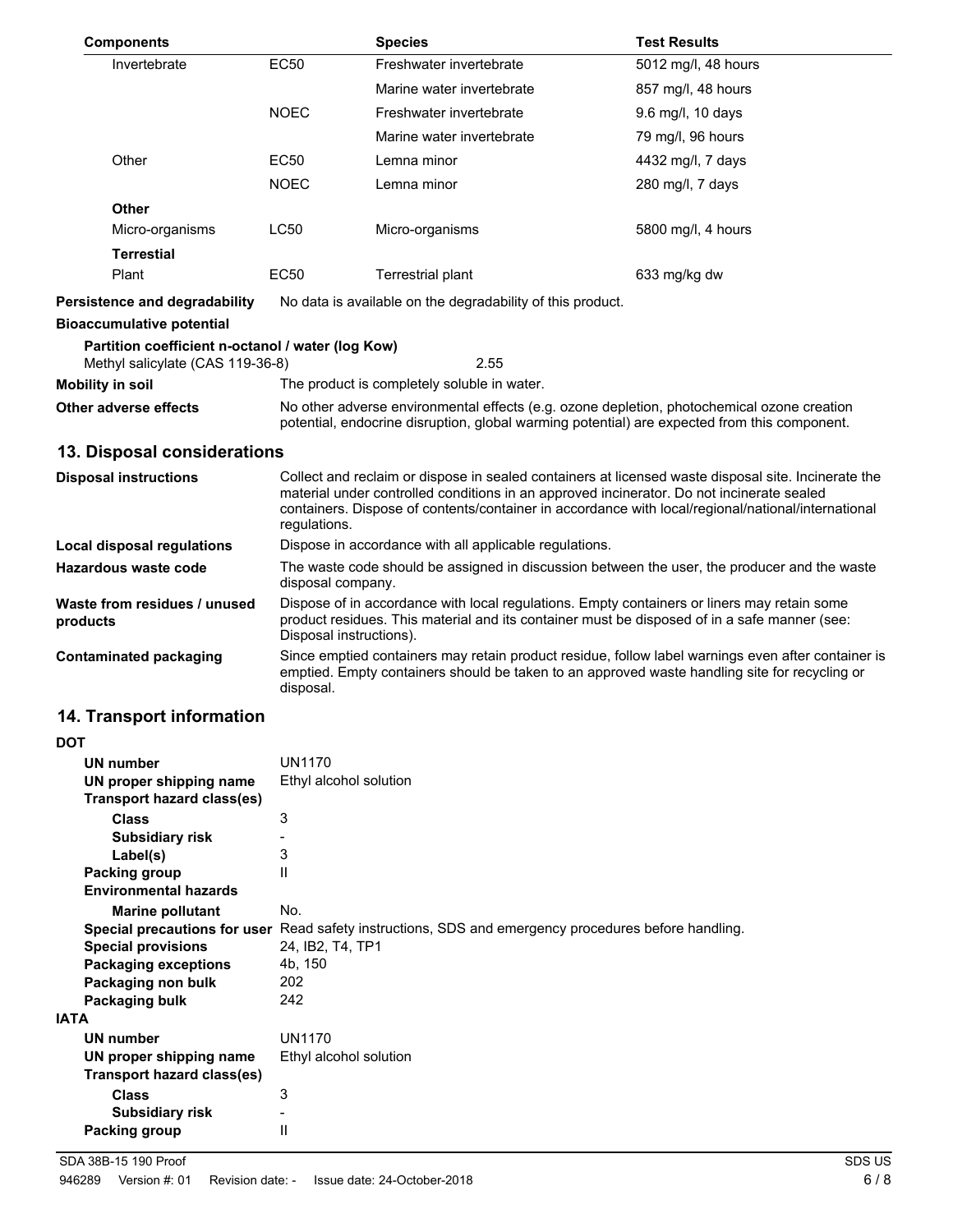| <b>Environmental hazards</b>                                                                                 | No.                                                                                                               |
|--------------------------------------------------------------------------------------------------------------|-------------------------------------------------------------------------------------------------------------------|
| <b>ERG Code</b>                                                                                              | 3L                                                                                                                |
| <b>IMDG</b>                                                                                                  | Special precautions for user Read safety instructions, SDS and emergency procedures before handling.              |
| <b>UN number</b>                                                                                             | <b>UN1170</b>                                                                                                     |
| UN proper shipping name                                                                                      | ETHYL ALCOHOL SOLUTION                                                                                            |
| <b>Transport hazard class(es)</b>                                                                            |                                                                                                                   |
| <b>Class</b>                                                                                                 | 3                                                                                                                 |
| <b>Subsidiary risk</b>                                                                                       |                                                                                                                   |
| <b>Packing group</b>                                                                                         | $\mathbf{H}$                                                                                                      |
| <b>Environmental hazards</b>                                                                                 |                                                                                                                   |
| <b>Marine pollutant</b><br><b>EmS</b>                                                                        | No.<br>$F-E. S-D$                                                                                                 |
|                                                                                                              | Special precautions for user Read safety instructions, SDS and emergency procedures before handling.              |
| Transport in bulk according to<br>Annex II of MARPOL 73/78 and<br>the IBC Code                               | Not established.                                                                                                  |
| 15. Regulatory information                                                                                   |                                                                                                                   |
| <b>US federal regulations</b>                                                                                | This product is a "Hazardous Chemical" as defined by the OSHA Hazard Communication<br>Standard, 29 CFR 1910.1200. |
|                                                                                                              | TSCA Section 12(b) Export Notification (40 CFR 707, Subpt. D)                                                     |
| Not regulated.<br><b>CERCLA Hazardous Substance List (40 CFR 302.4)</b>                                      |                                                                                                                   |
| Not listed.                                                                                                  |                                                                                                                   |
| <b>SARA 304 Emergency release notification</b><br>Not regulated.                                             |                                                                                                                   |
| Not regulated.                                                                                               | OSHA Specifically Regulated Substances (29 CFR 1910.1001-1053)                                                    |
|                                                                                                              |                                                                                                                   |
| Superfund Amendments and Reauthorization Act of 1986 (SARA)<br><b>SARA 302 Extremely hazardous substance</b> |                                                                                                                   |
| Not listed.                                                                                                  |                                                                                                                   |
| SARA 311/312 Hazardous<br>chemical                                                                           | Yes                                                                                                               |
| <b>Classified hazard</b><br>categories                                                                       | Flammable (gases, aerosols, liquids, or solids)<br>Serious eye damage or eye irritation                           |
| SARA 313 (TRI reporting)<br>Not regulated.                                                                   |                                                                                                                   |
| <b>Other federal regulations</b>                                                                             |                                                                                                                   |
|                                                                                                              | Clean Air Act (CAA) Section 112 Hazardous Air Pollutants (HAPs) List                                              |
| Not regulated.                                                                                               | Clean Air Act (CAA) Section 112(r) Accidental Release Prevention (40 CFR 68.130)                                  |
| Not regulated.                                                                                               |                                                                                                                   |
| <b>Safe Drinking Water Act</b><br>(SDWA)                                                                     | Not regulated.                                                                                                    |
|                                                                                                              | FEMA Priority Substances Respiratory Health and Safety in the Flavor Manufacturing Workplace                      |
| Ethyl alcohol (CAS 64-17-5)                                                                                  | Low priority                                                                                                      |
| <b>US state regulations</b>                                                                                  |                                                                                                                   |
| US. Massachusetts RTK - Substance List                                                                       |                                                                                                                   |
| Ethyl alcohol (CAS 64-17-5)                                                                                  | US. New Jersey Worker and Community Right-to-Know Act                                                             |
| Ethyl alcohol (CAS 64-17-5)                                                                                  | US. Pennsylvania Worker and Community Right-to-Know Law                                                           |
| Ethyl alcohol (CAS 64-17-5)<br>Methyl salicylate (CAS 119-36-8)                                              |                                                                                                                   |